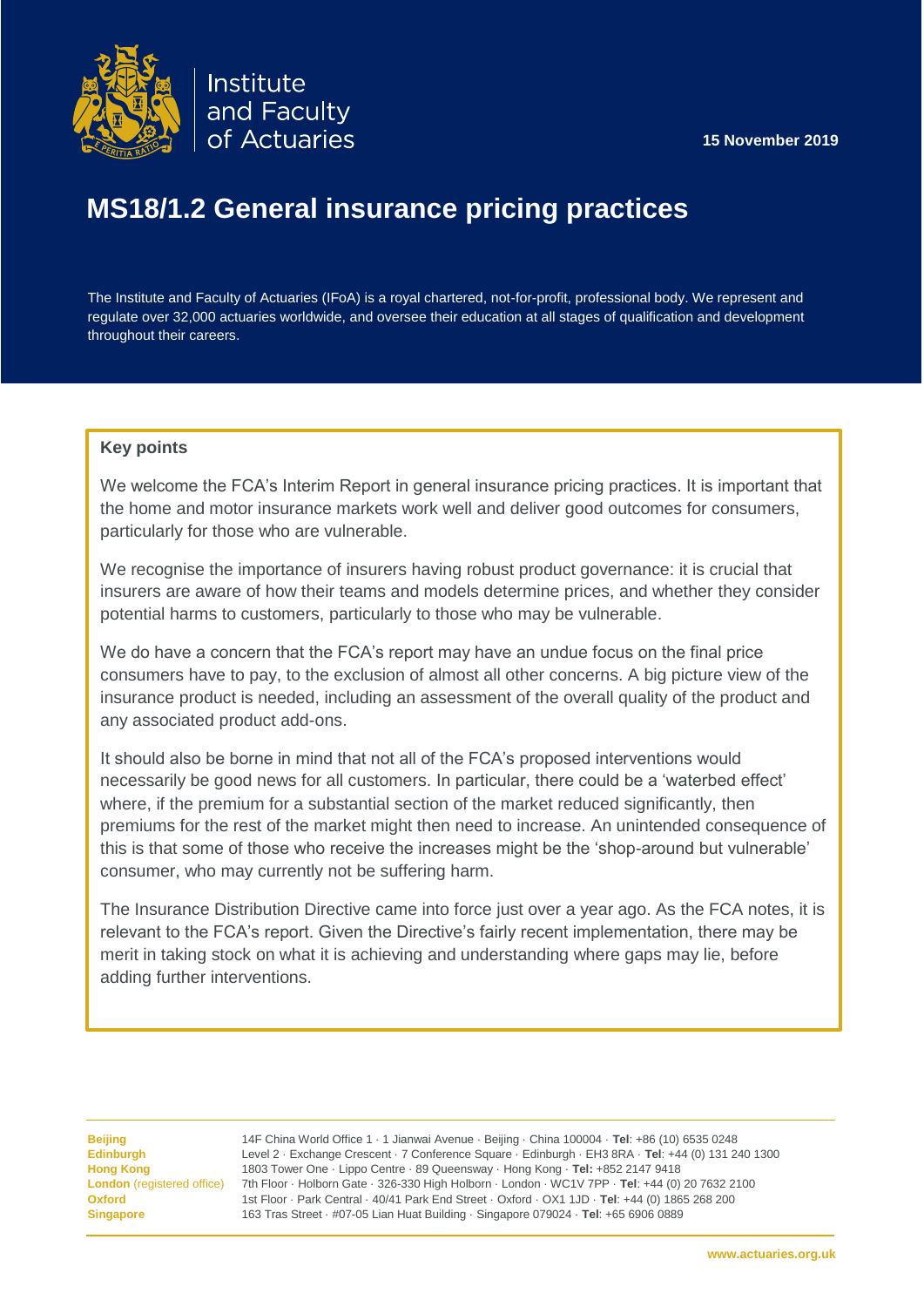- 1. Interim Report on general insurance pricing practices. In developing our response to this report, we have drawn upon our comments made in recent related consultation and discussion papers on fair pricing, insurance value metrics and the fair treatment of vulnerable customers.
- 2. It is important to note that, as for any IFoA response, we have considered the issues and remedies proposed from the perspective of the public interest.
- 3. As we mention below, the IFoA supports the FCA's efforts to help ensure the home and motor insurance markets deliver fair value and treatment for all consumers. We believe there is a role for industry bodies to help promote, and provide their perspective on, the FCA's proposals on pricing practices. Given the IFoA's expertise in insurance and our public interest perspective, we would be happy to play a role in the development of the proposals – noting the suggestions we raise under the questions which follow.
- 4. We would also be delighted to discuss this response, and otherwise provide insight to the FCA in advance of the current proposals being developed into modified proposals for consultation early next year.

#### **Stakeholder Feedback Questions**

#### **Q1. Do you have views on the interim findings set out in this report?**

- 5. The IFoA welcomes the FCA's Interim Report in general insurance pricing practices. We believe it makes a valuable contribution to the ongoing debate around home/ motor insurance pricing, and the direction it has been taking in recent years. As mentioned in the report, it is important that the home and motor insurance markets work well and deliver good outcomes for consumers. It is also important to recognise that home and motor insurance offers valuable benefits and peace of mind to consumers, including those who are vulnerable.
- 6. We also welcome the extensive research carried out for the FCA on pricing practices. There is much insight contained in the report, which many stakeholders (including consumer groups) should find useful to help raise awareness of the relevant harms in the home/ motor insurance markets.
- 7. We believe there is significant overlap between this Market Study on general insurance pricing practices and the ongoing FCA work on the fair treatment of vulnerable customers. It is frequently the most vulnerable of customers who seem to be most adversely affected by some of the practices highlighted in the report (including price walking and certain pricing optimisation methods). The Interim Report is thus also welcome from this perspective.
- 8. We welcome the continued focus of the FCA on insurers improving governance, control and oversight of pricing practices, and transparency / engagement at policy renewal. On this point, we suggest that if the renewal process is opaque for the consumer, then it is potentially also thus for those charged with the oversight of the renewal process.
- *9.* We agree with the statement given in paragraph 5.65, but would suggest adding the text in bold font: '*It is important that firms have strong governance and controls in place to ensure good outcomes for customers given the increasing use of consumer data and new pricing models in general insurance markets'.*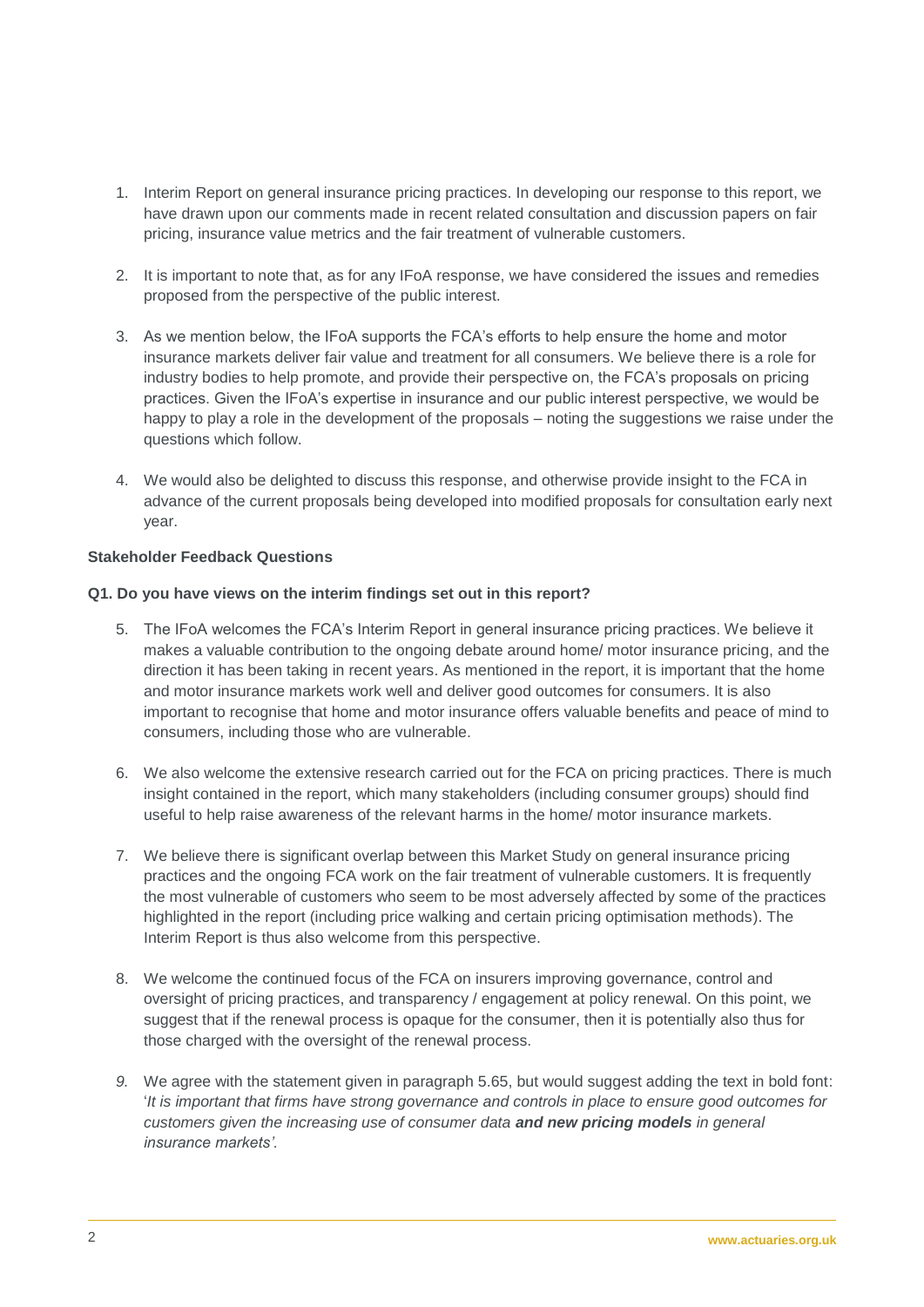- 10. We do have a concern that the overall impression given by the report is that consumers should be concerned about the final price they pay, to the exclusion of almost all other concerns. We acknowledge that the report does refer to the importance of the *quality* of general insurance products (as in paragraph 1.8). However, we are less certain that the rest of the report reinforces the importance of the overall value/ benefits of an insurance product beyond the premium charged. This wider assessment of product quality is particularly relevant for home insurance, which has many variations in covers and excesses.
- 11. In addition, it is also important to note that the overall insurance product offering including any addon benefits - should be within the scope of the FCA's review. If the focus is on the core insurance cover only, then interventions may address price walking there. There is then a risk that it still manifests itself in the associated product add-ons, leading to ongoing consumer detriment persisting.
- 12. The risk of over concentrating on price is that insurers will continue to 'hollow out' policies, reducing quality both of content and of service, to appear to be offering the most competitive deal. We suggest that the FCA should be encouraging both insurers and consumers to think less of the deal in terms of price, but rather the best quality, value-for-money offering.
- 13. As considered in recent FCA work on insurance distribution, it is also important to recognise the relevance of the whole distribution chain in the context of insurance pricing practices. Margin may be extracted by different stakeholders in this chain, and not just by the end insurer. Insurance brokers who obtain net rates from insurers currently determine the end price and are able to introduce the renewal pricing issues by way of their commission. Brokers (on home and motor insurance) can manage their commissions with very low levels on new business, to drive later renewal pricing increases which recoup this - much like the insurer renewal pricing issue being considered in the Interim Report. This can be despite a panel of insurers underpinning the broker quotes who are competing against each other on price, with the consumer being re-broked from one to another regularly, whilst the broker manages commission levels it takes on each renewal upwards.
- 14. On a separate point, we think a clear distinction should be made regarding optimising price changes at a portfolio level, versus optimising prices at an individual level. Profits may not be excessive at portfolio level, but cross-subsidies may mask excessive profits made from particular groups of customers.
- 15. Whilst we note the focus of the Interim Report is on the regulation of the *conduct* of business there may be aspects of innovation and product design which might have implications for *prudential* regulation. The Report refers to one provider fixing their insurance premium for a three year duration. We would expect that such a guarantee could have an insurance capital implication, and thus potentially impact (increase?) the fixed premium charged.
- 16. In our experience, one reason some consumers may face difficulties in trying to switch at a suitable price is as a result of their risk profile. This may be due to prior claims, certain risk factors or insurance coverage requirements, particularly in relation to home insurance.
- 17. The Interim Report refers to price walking and the use of complex pricing practices to raise renewal premiums. We believe it is also possible to make use of price walking without needing complex algorithms or optimisation techniques; adding a 5% per annum premium increase can also be 'effective' in this context..
- 18. We note with interest the statistics in paragraph 6.10: most people (80%) would expect a reward for shopping around, but also many people (51-53%) thought that you should not be penalised for not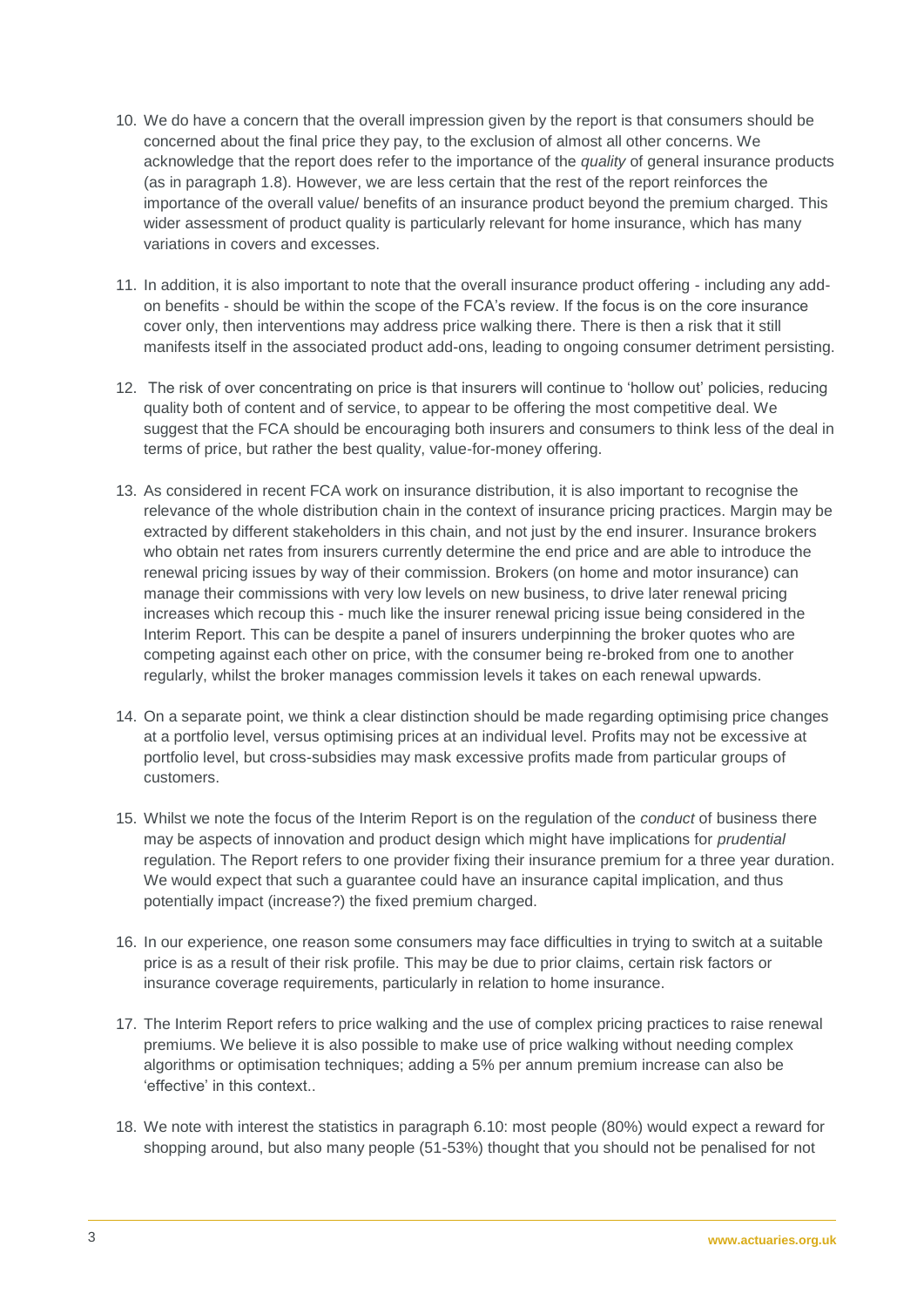shopping around. We believe the reward (bonus) is well known, but the existence of the penalty (malus) may not be as well known.

## **Q2. Do you have views on the potential remedies we propose to focus on? What are the potential benefits, challenges and unintended consequences that may arise from these?**

- 19. One general point to consider is the degree to which the proposed interventions would be good news for all. That may not be the case, at least for some of the interventions.
- 20. One thing that some insurers do when they make a pricing model change is to look at the winners and losers to assess the impact of the model change on individual policyholders. For example, making a wholesale change to postcode loadings and discounts can have a zero sum impact on a portfolio as a whole. However, unconstrained this could see some customers having their premiums doubled, and others having them halved.
- 21. More generally, there could be a 'waterbed effect' where, if the premium for a substantial section of the market reduced significantly, then premiums for the rest of the market might then need to increase. An unintended consequence of this is that some of those who receive the increases might be the 'shop-around but vulnerable' consumer, who may currently *not* be suffering harm.
- 22. The Interim Report notes that 6 million insurance customers could have saved an aggregate of £1.2 billion in 2018. However, this saving may neglect the possibility of the 'waterbed effect' we refer to above. With some pricing interventions it is plausible that *aggregate* premia in the market could remain similar, but with the margin *redistributed* between customers. Currently, those who do not shop around may be paying higher margin than those who do. Given the correlation between vulnerable and inert customers, that current distribution of margin seems inequitable. The proposed remedies could result in a more equitable treatment across groups of customer, but not necessarily create a reduction in *aggregate* premia paid.
- 23. It is, however, conceivable that greater transparency could lead to more effective competition and that this in itself will reduce aggregate premiums. At this stage though it is not possible to comment on the extent to which this will happen in practice.
- 24. As touched on earlier, we believe that it is very important to put the onus on insurers to have the right governance. We think it is crucial that senior stakeholders are aware of how their teams and models determine prices, and whether this is always in the context of recognising the potential harms to (particularly) vulnerable customers. If that governance fails, then that might be the point of intervention for the FCA either to seek remedies by individual firms, or to use some element of price regulation (within the market) as a last resort.
- 25. The Insurance Distribution Directive (IDD) has been in force for just one year and one month (at the time of writing), and its requirements of firms (including in relation to product governance) might address many of the problems identified in the Interim Report. Given the IDD's fairly recent implementation and any associated 'bedding down', it may be too early to fully take stock on what the IDD is achieving, and where gaps may still lie. There may therefore be a risk of implementing an additional tier of remedies when proper enforcement of the IDD could achieve a lot (or not, as the case may turn out to be).
- 26. Our comments on the specific remedies below are made in the context of our general points above.

#### **Remedies to tackle high prices for consumers who do not switch or negotiate better deals**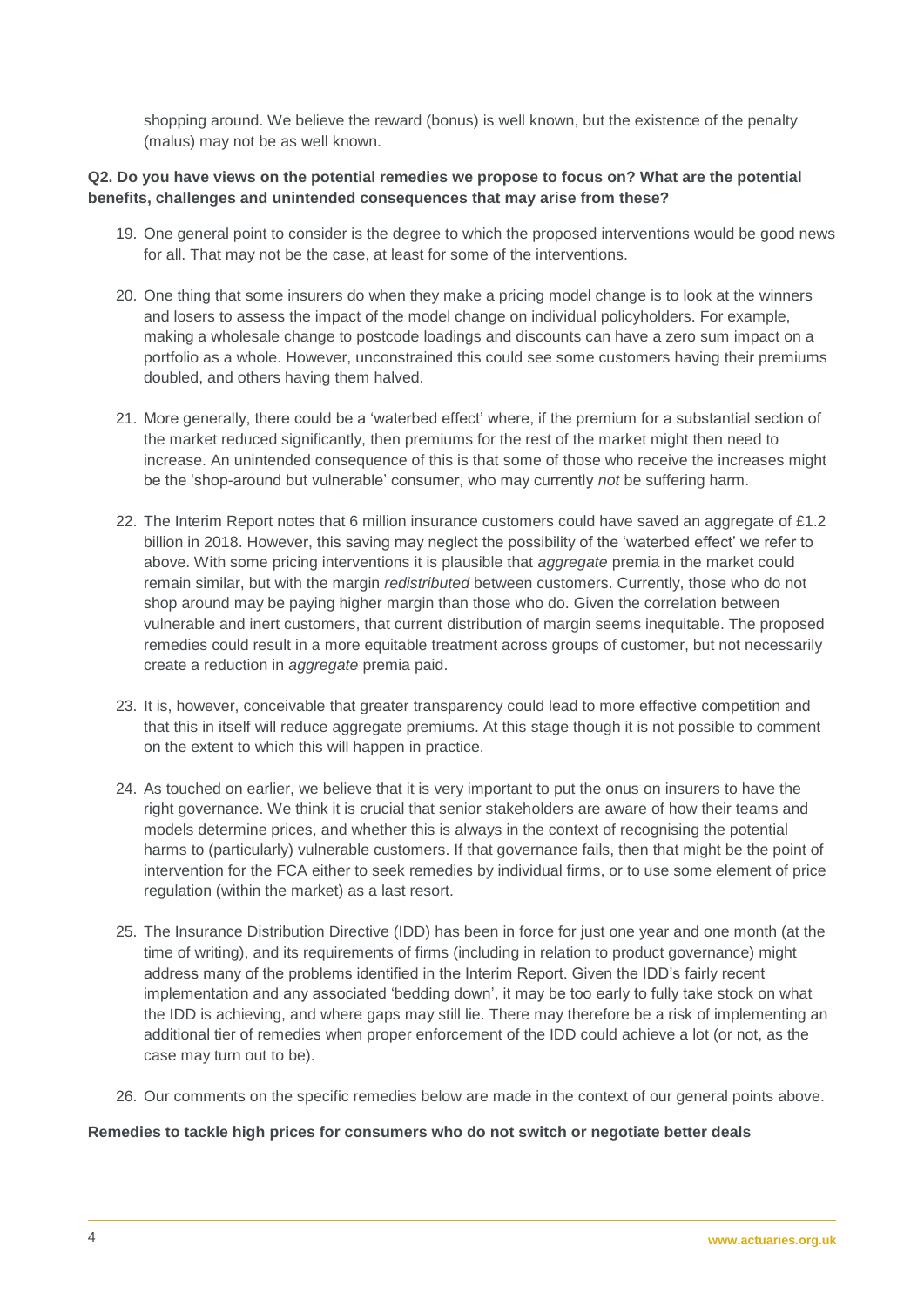- 27. We support in principle the proposal to limit pricing practices that allow firms to charge higher prices to consumers who do not switch. This has potential as it could have the beneficial effect of encouraging insurers to move away from these discounts as a primary marketing tool. However, we are less keen on this approach if it were implemented with a blank ban on price increases at renewal, as this could have unintended consequences: it could restrict an insurer's ability to manage a substantial increase in its risk profile. If there were a material increase to the cost of personal injury claims - for example - then it might be expected that *all* relevant premiums would need to increase. In this type of circumstance, a restriction on the ability to increase premiums would not be appropriate.
- 28. We are less keen on the proposal to restrict the use of specific rating factors, beyond current restrictions (such as gender). It could be hard to police and also be seen as an unwarranted intrusion into sensitive commercial matters. It would also limit the potential for future innovation, which may be of benefit to policyholders.
- 29. The suggestion in paragraph 7.16 that the FCA might become very proactive in specifying precisely what factors are used in pricing we believe could result in the FCA becoming a pricing regulator. There is a spectrum of possible approaches in this context. We understand the approach of taking responsibility for reviewing US-style rate submissions has required significant regulatory resource. An alternative approach would be to use a principles-based approach regarding the acceptability of using factors that do not relate to cost of claims/ cost to serve.
- 30. It should also be said that the actuarial profession in the UK, unlike its US counterpart, has no tradition of providing insurers with large numbers of essentially routine rate filings, with the corresponding resource requirement this would entail. The IFoA would be keen to engage with the FCA to ensure that any actuarial requirements were feasible.
- 31. We understand that when certain US States imposed very restrictive regulations on motor insurers, including a compulsory 'pool' for otherwise declined risks, the end outcome was that many insurers simply withdrew from those States entirely, and overall prices to consumers rose.
- 32. We do support in principle the proposal that insurers be required to switch customers automatically to cheaper policies, but provided the alternative deals are indeed 'equivalent'. However, 'equivalent' is sometimes difficult to ascertain unless it is demonstrably true that every benefit and option is as good (or superior) to the current product. It is not possible to infer the most important aspect of a product to any one individual unless you ask them; so at best, assumptions are necessary to determine this. This may then possibly fall foul of the IDD requirement to determine and meet each consumer demand /need. It may also become possible for insurers to 'game' the system by introducing new products with minor differences each time, to carry make this exception argument.
- 33. A more significant problem for insurers looking at the requirement for equivalence is that older policies often have fewer data points captured about the policyholder than are used to calculate the premium for newer policies. Without this data - and whilst assumptions can be made – it could be difficult to assess what the price for the new product would be. Policyholders can be encouraged to supply this missing rating information, or external databases used in some cases permission allowing. However, this precludes auto-switching as active policyholder in the process is necessary.
- 34. We also support the principle of encouraging insurers to switch consumers to a 'better' product within their product range. In this context, 'better' should relate to being better value overall, rather than merely a lower price. As with utility bills, the insurance renewal notice could set out the current renewal product/ price and an alternative new business product/ price from the same provider. If there were any reduction in cover or service this would need proper disclosure to the customer.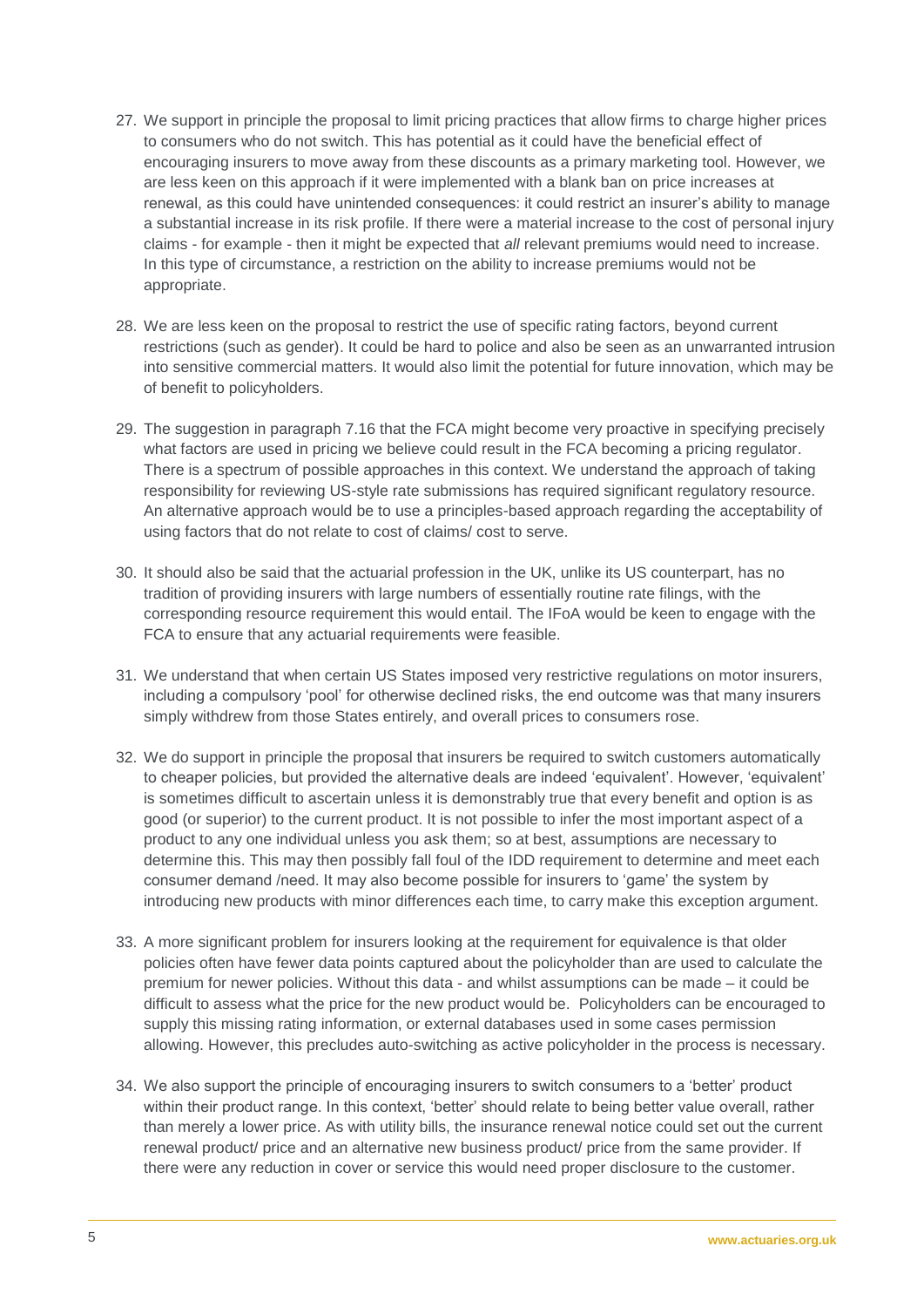*Similar comments in relation to product 'equivalence' also apply to products being deemed to be 'better'.* 

- 35. The suggestion in paragraph 7.18 that insurers should be obliged to engage with customers who repeatedly renew also has potential, but the engagement would need to be designed such that it were not counter-productive. Some customers could be suspicious of such approaches and react negatively.
- 36. We mention above that we support the principle of strong product governance rules, including review of whether products continue to meet the needs of the relevant target market and individual policyholders. Such product reviews are increasingly important in an era of change driven by technological advancement and changing societal expectations.

#### **Remedies to tackle practices that discourage switching**

- 37. We agree with measures to tackle practices that discourage switching. There is clearly a problem with auto-renewal where firms make this difficult for policyholders to switch. However, auto-renewal gives policyholders great peace of mind that they will not accidentally find themselves uninsured. The opt-in versus opt-out of auto-renewal debate therefore needs to balance the risk of becoming uninsured versus the potential for harm through pricing practices.
- 38. In our view the problem is not auto-renewal but silent-renewal. It may therefore be better to have more transparent communication at renewal, so that the policyholder can decide if they need to take action. However, we also recognise that this approach may not be sufficient for vulnerable consumers.

## **Remedies to make firms be clearer and more transparent in their dealings with consumers**

- 39. There is a risk that making simplistic pricing mandatory for the benefit of those customers with the weakest understanding will not be in the best interests of those customers who do have a good understanding and for whom a more sophisticated approach yields benefits. By the very nature of averages (and the need to maintain overall profitability), reducing high premiums must also result in increases for the lowest. Different customers could benefit from different types of information, and thought could be given to how customers access information differently.
- 40. In relation to increasing public scrutiny of firms' pricing practices, a degree of caution is required here, to ensure that relevant detail provided was insightful but also meaningful. Publication of highly technical information could be of little use to most consumers. Firms may also resist being asked to reveal details of their pricing models on the grounds of commercial sensitivity.

## **Q3. Do you have views on the potential remedies that we propose not to focus on? What are the potential benefits, challenges and unintended consequences that may arise from these?**

41. We agree that the remedies set out in paragraph 7.36 should not be pursued. We share the FCA's concerns over the effectiveness of these proposals.

## **Q4. Do you think there are other remedies that we should be considering? If so, what remedies and how do you think they would address the harm we have identified?**

42. There has been much industry reflection (and touched on in the Interim Report) about the generally 'broken' nature of the general insurance personal lines market, in regard to its overdependence on price and the impact of on-line price comparison tools. It is clearly very difficult for individual insurers to break this cycle without seriously damaging their own business model. It is equally challenging for the industry collectively to decide on an agreed course of action due to competition laws. We believe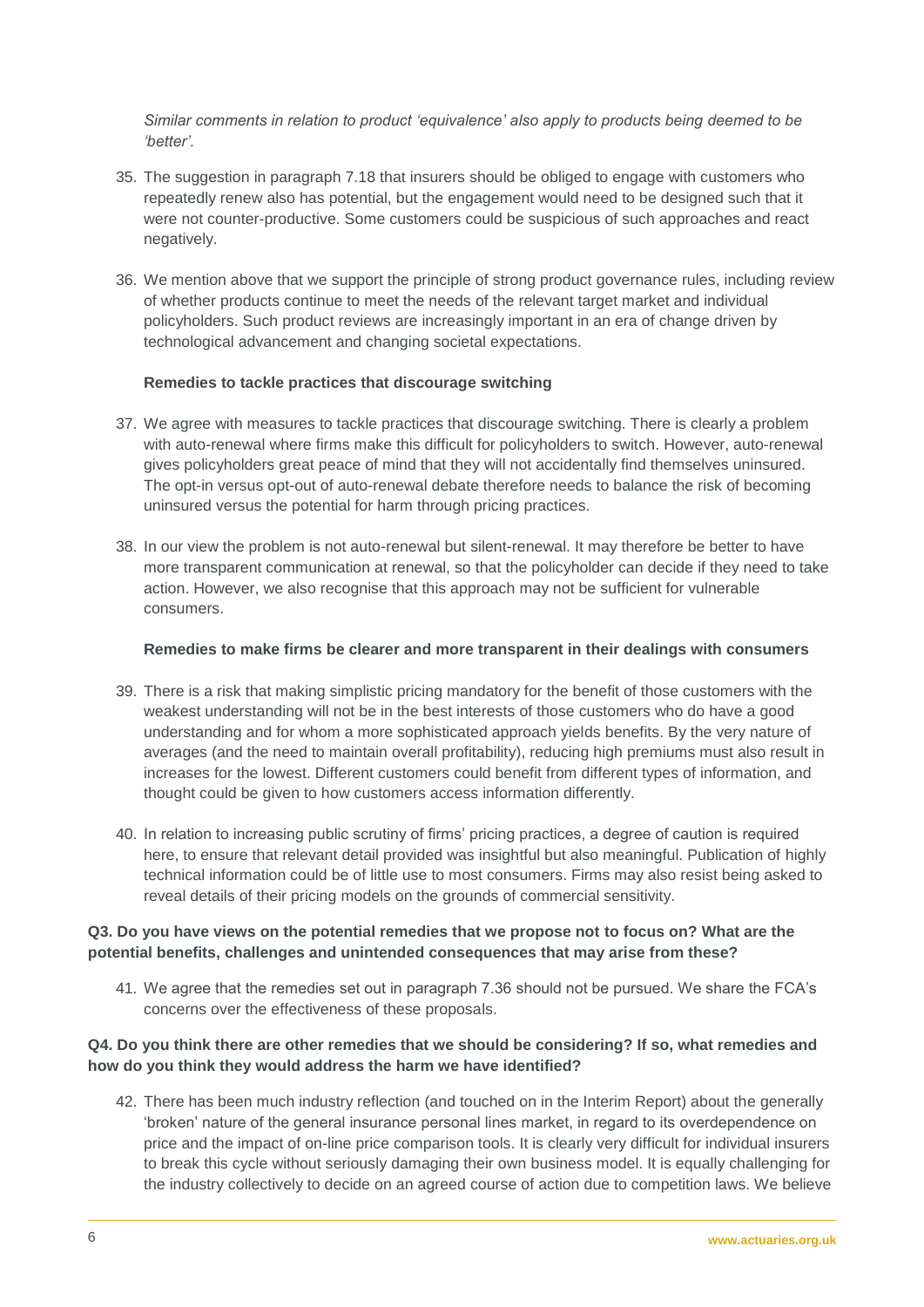however that the FCA could help here by acting as a facilitator in industry discussions to address this. It may also be possible for the FCA to consider direct action to help insurers move away from using new business offerings as loss-leaders. Furthermore, we believe it could be helpful for the PRA to play a role as changes to firms' business models to address conduct issues may also have a prudential impact.

- 43. Reference is often made to the need for insurers to publish loss ratios, primarily where they are very low, so as to indicate excessive profit. Very high first-year loss ratios could potentially be used as an indicator of aggressive marketing techniques which could be seen as being contrary to the public interest; however, they could also be indicative of poor initial underwriting or pricing, so some caution would be necessary here.
- 44. If the home and motor insurance markets evolve such that policies are not sold via heavy introductory discounts, then the need to recoup first-year losses by heavy renewal increases reduces. This could then encourage more equitable pricing methodologies.
- 45. The Interim Report reveals that far fewer home policies are bought through price comparison websites than for motor, and that the average policy lifetime is longer for home policies than for motor. This indicates that far fewer home policyholders switch providers regularly, than do for motor. In our experience, home insurance has more variation in coverage and terms and conditions than motor insurance. Nevertheless, we believe this is an area that the FCA should investigate further, to find ways to understand this higher degree of 'stickiness' with home insurance policies. It may be that *some* policyholders are content with this 'stickiness'.
- 46. A further point is the role of improved education of and for the consumer. The Interim Report notes that many consumers are not aware of how motor or home insurance pricing works. We also note the conclusion that, for those who are less aware of how pricing works, they tend to pay higher insurance premiums. Both conclusions are concerning, particularly when considered together. Note that improved education is distinct from more information. Education may not work for all vulnerable consumers, but vulnerable consumers may have interaction with others who could help them.
- 47. Concerns over a significant number of insurance policyholders being unaware of how their products are priced would be mitigated to the extent that policyholders could 'trust' their insurer to price the policy fairly. This suggests that education could play a complementary role to the remedies suggested (and further points noted above).
- 48. Allowing for the suggestions above, and comments on the remedies under Q2 and Q3, we suggest that enforcement of the IDD and the FCA rules set out in paragraph 7.39 of the Interim Report may be sufficient remedy in the short term. As we already mention, there is merit in giving these proposals a chance to bed down, before considering where further intervention were necessary.

## **Q5. Are you aware of potential changes or innovations in the home and motor insurance markets that may address the harm we have identified? If so, what are these and how will they address the harm and are there any potential unintended consequences?**

49. We agree that innovation and market/ technological developments have considerable potential to improve outcomes for general insurance customers. When developing interventions in the home and motor markets, some consideration should be given to whether they could stifle innovation. This would be a negative consequence in itself for policyholders as well as insurers, but it could also potentially deter new entrants to the market.